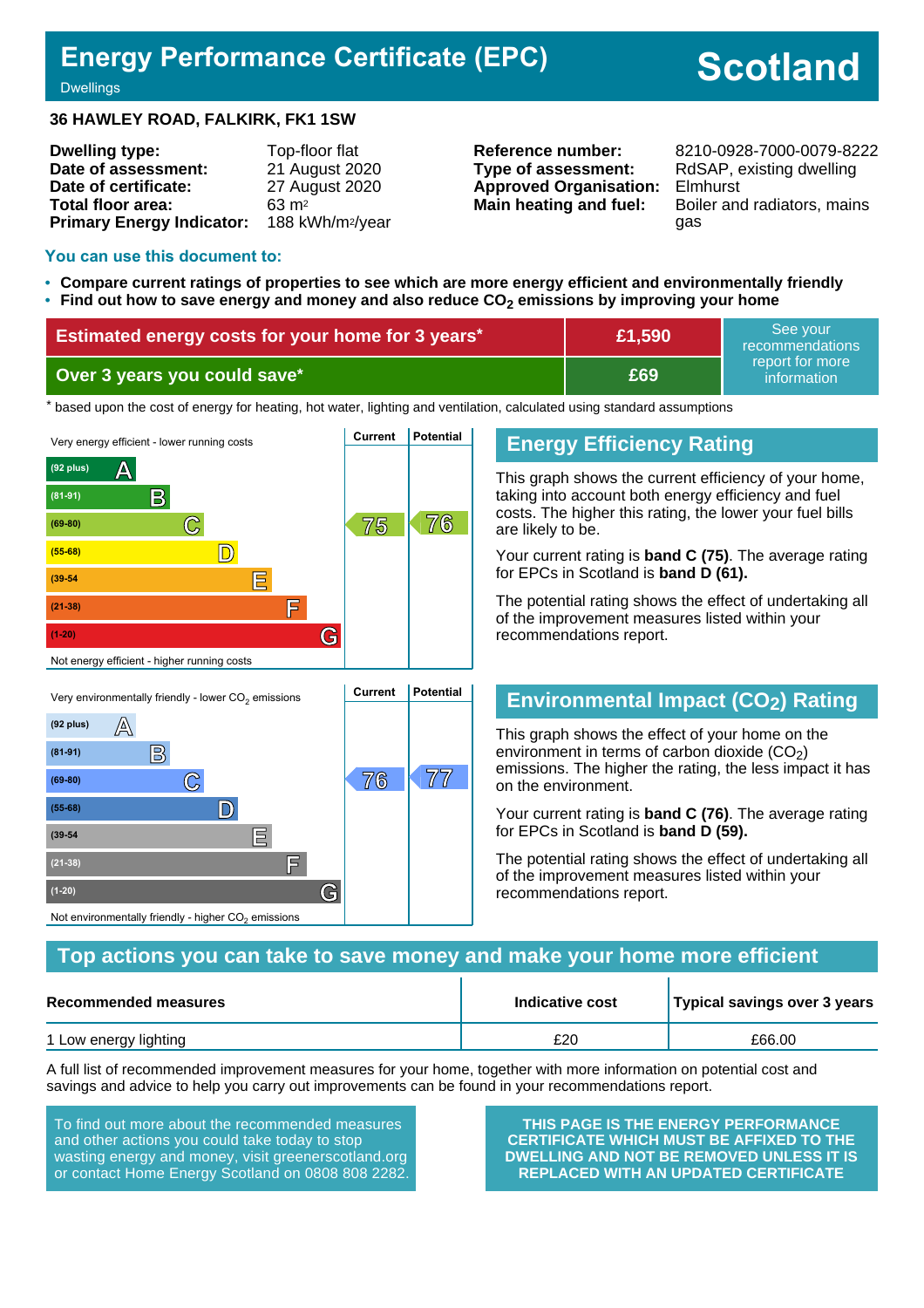#### 27 August 2020 RRN: 8210-0928-7000-0079-8222

## **Summary of the energy performance related features of this home**

This table sets out the results of the survey which lists the current energy-related features of this home. Each element is assessed by the national calculation methodology; 1 star = very poor (least efficient), 2 stars = poor, 3 stars = average, 4 stars = good and 5 stars = very good (most efficient). The assessment does not take into consideration the condition of an element and how well it is working. 'Assumed' means that the insulation could not be inspected and an assumption has been made in the methodology, based on age and type of construction.

| <b>Element</b>        | <b>Description</b>                          | <b>Energy Efficiency</b> | Environmental |
|-----------------------|---------------------------------------------|--------------------------|---------------|
| Walls                 | Cavity wall, filled cavity                  | ★★★☆☆                    | ★★★☆☆         |
| Roof                  | Pitched, 250 mm loft insulation             | ★★★★☆                    | ★★★★☆         |
| Floor                 | (another dwelling below)                    |                          |               |
| <b>Windows</b>        | Fully triple glazed                         | ★★★★☆                    | ★★★★☆         |
| Main heating          | Boiler and radiators, mains gas             | ★★★★☆                    | ★★★★☆         |
| Main heating controls | Programmer, room thermostat and TRVs        | ★★★★☆                    | ★★★★☆         |
| Secondary heating     | None                                        |                          |               |
| Hot water             | From main system                            | ★★★★☆                    | ★★★★☆         |
| Lighting              | Low energy lighting in 56% of fixed outlets | ★★★★☆                    | ★★★★☆         |

## **The energy efficiency rating of your home**

Your Energy Efficiency Rating is calculated using the standard UK methodology, RdSAP. This calculates energy used for heating, hot water, lighting and ventilation and then applies fuel costs to that energy use to give an overall rating for your home. The rating is given on a scale of 1 to 100. Other than the cost of fuel for electrical appliances and for cooking, a building with a rating of 100 would cost almost nothing to run.

As we all use our homes in different ways, the energy rating is calculated using standard occupancy assumptions which may be different from the way you use it. The rating also uses national weather information to allow comparison between buildings in different parts of Scotland. However, to make information more relevant to your home, local weather data is used to calculate your energy use,  $CO<sub>2</sub>$  emissions, running costs and the savings possible from making improvements.

## **The impact of your home on the environment**

One of the biggest contributors to global warming is carbon dioxide. The energy we use for heating, lighting and power in our homes produces over a quarter of the UK's carbon dioxide emissions. Different fuels produce different amounts of carbon dioxide for every kilowatt hour (kWh) of energy used. The Environmental Impact Rating of your home is calculated by applying these 'carbon factors' for the fuels you use to your overall energy use.

The calculated emissions for your home are 33 kg  $CO<sub>2</sub>/m<sup>2</sup>/yr$ .

The average Scottish household produces about 6 tonnes of carbon dioxide every year. Based on this assessment, heating and lighting this home currently produces approximately 2.1 tonnes of carbon dioxide every year. You could reduce emissions by switching to renewable energy sources.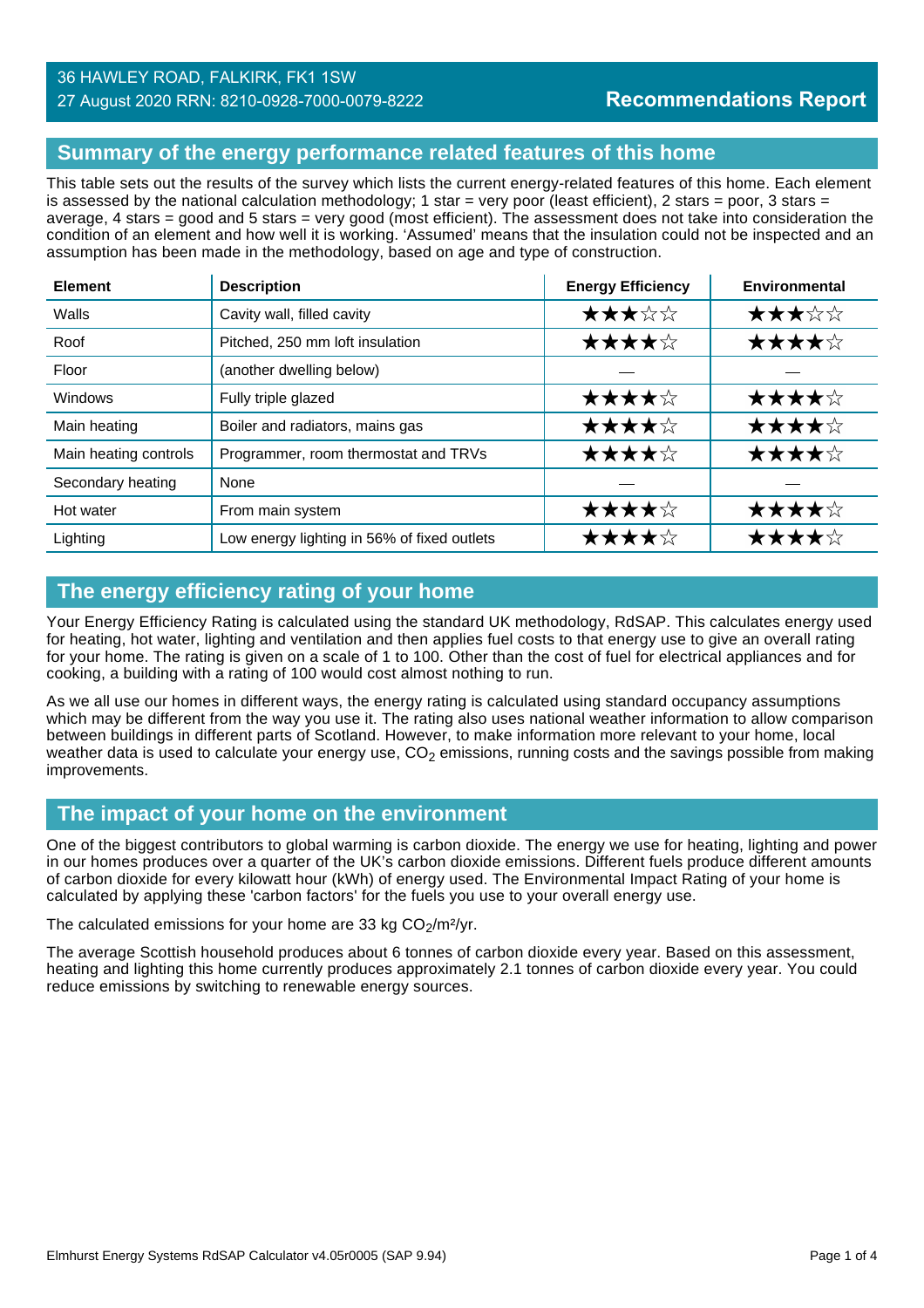#### 36 HAWLEY ROAD, FALKIRK, FK1 1SW 27 August 2020 RRN: 8210-0928-7000-0079-8222

## **Estimated energy costs for this home**

| Editional and all and the time hand |                             |                               |                                 |
|-------------------------------------|-----------------------------|-------------------------------|---------------------------------|
|                                     | <b>Current energy costs</b> | <b>Potential energy costs</b> | <b>Potential future savings</b> |
| <b>Heating</b>                      | £1,059 over 3 years         | £1,068 over 3 years           |                                 |
| <b>Hot water</b>                    | £285 over 3 years           | £282 over 3 years             | <b>You could</b>                |
| Lighting                            | £246 over 3 years           | £171 over 3 years             | save £69                        |
|                                     | Totals $£1,590$             | £1,521                        | over 3 years                    |

These figures show how much the average household would spend in this property for heating, lighting and hot water. This excludes energy use for running appliances such as TVs, computers and cookers, and the benefits of any electricity generated by this home (for example, from photovoltaic panels). The potential savings in energy costs show the effect of undertaking all of the recommended measures listed below.

## **Recommendations for improvement**

The measures below will improve the energy and environmental performance of this dwelling. The performance ratings after improvements listed below are cumulative; that is, they assume the improvements have been installed in the order that they appear in the table. Further information about the recommended measures and other simple actions to take today to save money is available from the Home Energy Scotland hotline which can be contacted on 0808 808 2282. Before carrying out work, make sure that the appropriate permissions are obtained, where necessary. This may include permission from a landlord (if you are a tenant) or the need to get a Building Warrant for certain types of work.

|  |                                           |                 | <b>Typical saving</b> | <b>Rating after improvement</b> |                    |
|--|-------------------------------------------|-----------------|-----------------------|---------------------------------|--------------------|
|  | <b>Recommended measures</b>               | Indicative cost | per year              | <b>Energy</b>                   | <b>Environment</b> |
|  | Low energy lighting for all fixed outlets | £20             | £22                   | C76                             | C77                |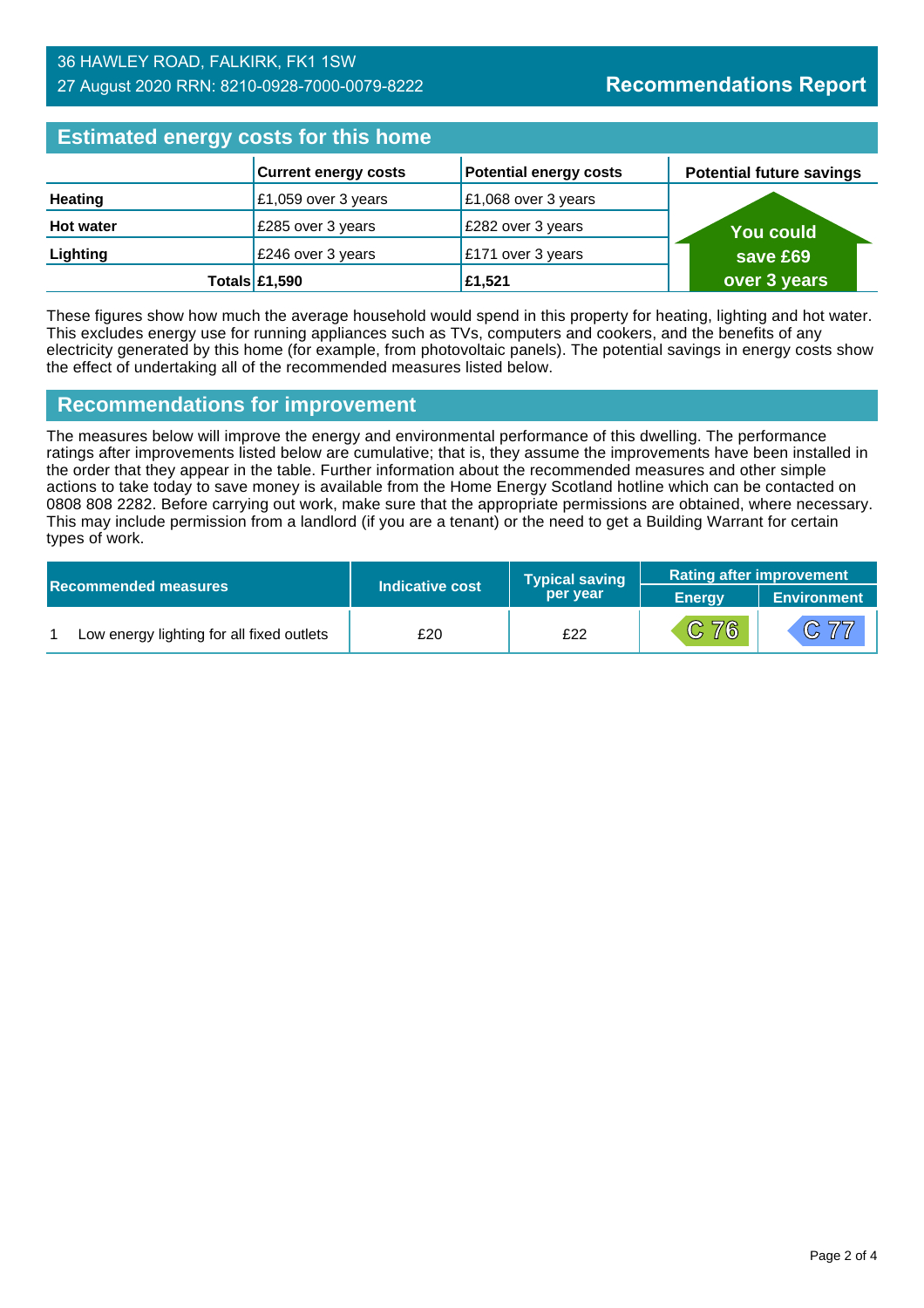#### 36 HAWLEY ROAD, FALKIRK, FK1 1SW 27 August 2020 RRN: 8210-0928-7000-0079-8222

## **About the recommended measures to improve your home's performance rating**

This section offers additional information and advice on the recommended improvement measures for your home

#### **1 Low energy lighting**

Replacement of traditional light bulbs with energy saving bulbs will reduce lighting costs over the lifetime of the bulb, and they last many times longer than ordinary light bulbs. Low energy lamps and fittings are now commonplace and readily available. Information on energy efficiency lighting can be found from a wide range of organisations, including the Energy Saving Trust (http://www.energysavingtrust.org.uk/home-energyefficiency/lighting).

#### **Low and zero carbon energy sources**

Low and zero carbon (LZC) energy sources are sources of energy that release either very little or no carbon dioxide into the atmosphere when they are used. Installing these sources may help reduce energy bills as well as cutting carbon.

**LZC energy sources present:** There are none provided for this home

#### **Your home's heat demand**

You could receive Renewable Heat Incentive (RHI) payments and help reduce carbon emissions by replacing your existing heating system with one that generates renewable heat and, where appropriate, having your loft insulated and cavity walls filled. The estimated energy required for space and water heating will form the basis of the payments. For more information go to www.energysavingtrust.org.uk/scotland/rhi.

| <b>Heat demand</b>           | <b>Existing dwelling</b> | Impact of loft<br>insulation | Impact of cavity<br>wall insulation | Impact of solid wall<br>insulation |
|------------------------------|--------------------------|------------------------------|-------------------------------------|------------------------------------|
| Space heating (kWh per year) | 4.907                    | N/A                          | N/A                                 | N/A                                |
| Water heating (kWh per year) | ∣.907                    |                              |                                     |                                    |